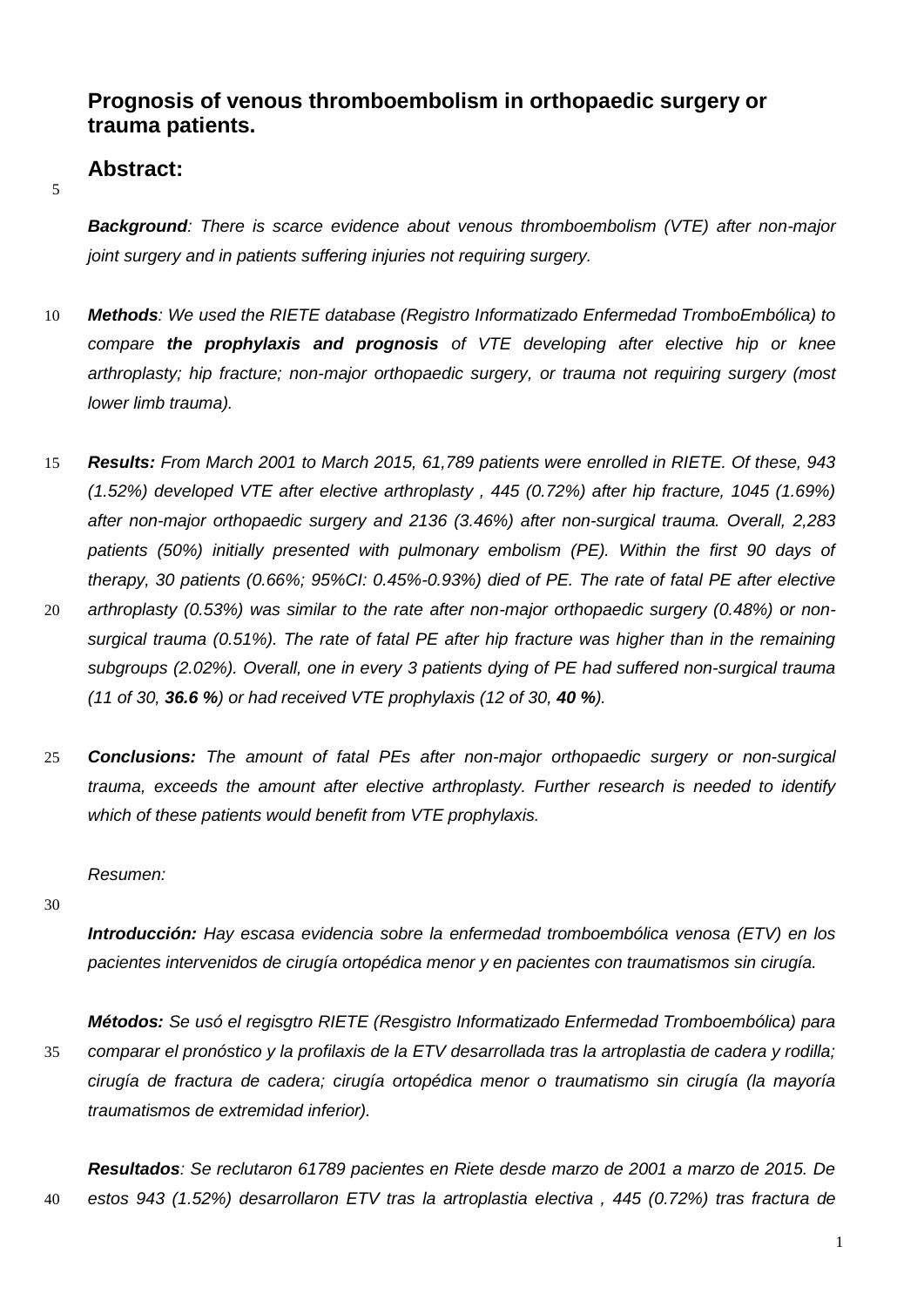*cadera, 1045 (1.69%) tras cirugía ortopédica menor y 2136 (3.46%) después de traumatismo no quirúrgico. 2283 pacientes (50%) se presentaron inicialmente como embolismo pulmonar (EP). En los primeros 90 días de tratamiento, 30 pacientes (0.66%; 95%CI: 0.45%-0.93%) murieron de EP. La tasa de EP fatal tras artroplastia electiva (0.53%) fue similar a la encontrada en relación a la* 

- 45 *cirugía ortopédica menor (0.48%) y con el traumatismo sin cirugía (0.51). La tasa de EP fatal en la cirugía de fractura de cadera fue mayor que en el resto de los grupos (2.02). Uno de cada tres pacientes que murió de EP fatal había sufrido un traumatismo sin cirugía (11 de 30, 36.6 %) y solo 1 de cada 3 había recibido tromboprofilaxis (12 de 30, 40 %).*
- 50 *Conclusiones: El número de pacientes que falleció por EP fatal tras traumatismo sin cirugía o cirugía ortopédica menor fue superior al número de fallecidos tras artroplastia electiva. Se requieren más estudios de investigación para identificar cuáles de esos pacientes podrían beneficiarse de profilaxis tromboembólica.*

55

**Keywords:** Trombosis venosa profunda; embolismo pulmonar; sangrado mayor; tromboembolismo recurrente; cirugía ortopédica menor; traumatismo sin cirugía.

60 *Keywords: Deep-vein thrombosis; pulmonary embolism; major bleeding; recurrent thromboembolism; non-major orthopaedic surgery; trauma not requiring surgery.*

65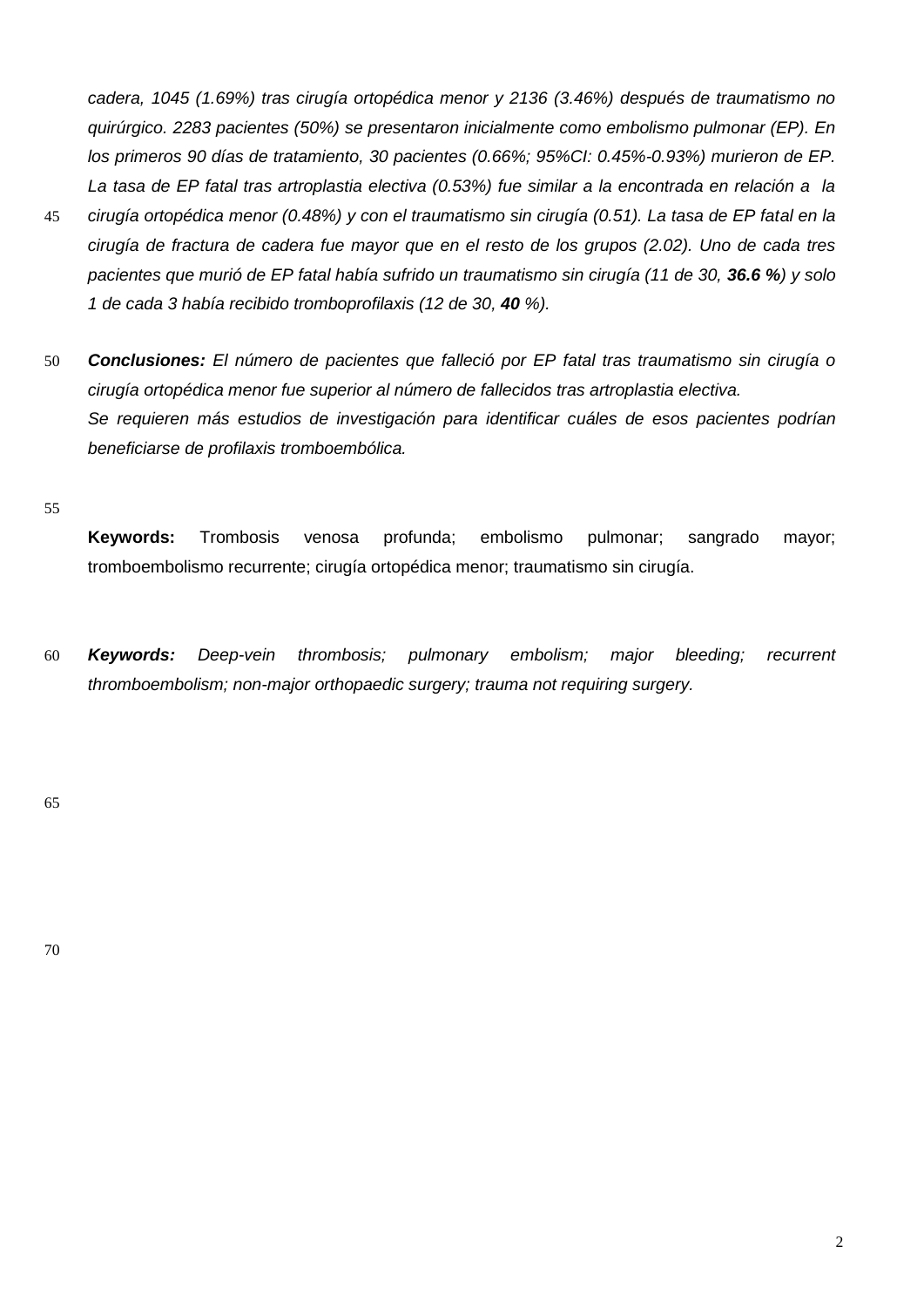### 75 **Introduction**

Venous thromboembolism (VTE) is a common complication in patients undergoing major joint surgery (elective arthroplasty of hip or knee or hip fracture surgery), with significant morbidity and mortality (1-3). However, there is scarce evidence of the frequency and severity of VTE events developing after non-major joint surgery (patients without major joint surgery) or in patients 80 suffering injuries not requiring surgery. These injuries include bone fractures, contusions, sprained ankle and tendon or muscle ruptures, and options for treatment include immobilization with or without a plaster cast or brace. A considerable amount of literature has shown that VTE prophylaxis is both effective and safe in patients undergoing major joint surgery , but there is scarce evidence of its efficacy and safety in patients undergoing non-major joint surgery or who 85 present injuries which do not require surgery. Based on the results of six randomized trials in patients who required lower-leg immobilization for at least one week (4-9) the American College of Chest Physicians guidelines suggested it would be preferable not to prescribe pharmacologic VTE prophylaxis in patients with isolated lower-leg injuries (1). Other guidelines or expert recommendations did suggest the use of prophylaxis,(10-15) but a recent trial seem to confirm that 90 prophylaxis may not be effective (16).

**Due to this scarce evidence in the current analysis, we used the RIETE database to compare the prognosis of VTE developing after: 1) elective hip or knee arthroplasty; 2) hip fracture); 3) non-major orthopedic surgery, and 4) trauma not requiring surgery and the**  95 **adherence to the guides in relation to the thromboprophylaxis.**

## **Methods**

The RIETE (Registro Informatizado Enfermedad TromboEmbólica) (**17)** is an ongoing,

**observational and** international, multicentre prospective registry of consecutive patients 100 presenting with acute, symptomatic VTE. (Spain, Andorra, Belgium, France, Italy, Greece, Portugal, Israel, Germany, Switzerland, Republic of Macedonia, Latvia, Czech Republic, USA, Canada, Ecuador, Argentina, Nicaragua and Brazil). The registry started in Spain in 2001, and some years later the database was translated into English with the aim of expanding the Registry to other countries, ultimately allowing physicians worldwide to use the database to select the most 105 appropriate therapy for their patients. Data from this registry have been used to evaluate outcomes after VTE, such as the frequency of recurrent VTE, major bleeding and mortality, and predictors for such outcomes (17-19).

Consecutive outpatients with symptomatic acute pulmonary embolism (PE) or deep vein thrombosis (DVT) confirmed by objective tests (ventilation-perfusion lung scan, helical CT-scan or 110 angiography for suspected PE, compression ultrasonography or contrast venography for suspected DVT) were enrolled in RIETE. Patients were excluded if they were currently participating in a therapeutic clinical trial with a blinded therapy. All patients (or their relatives) provided written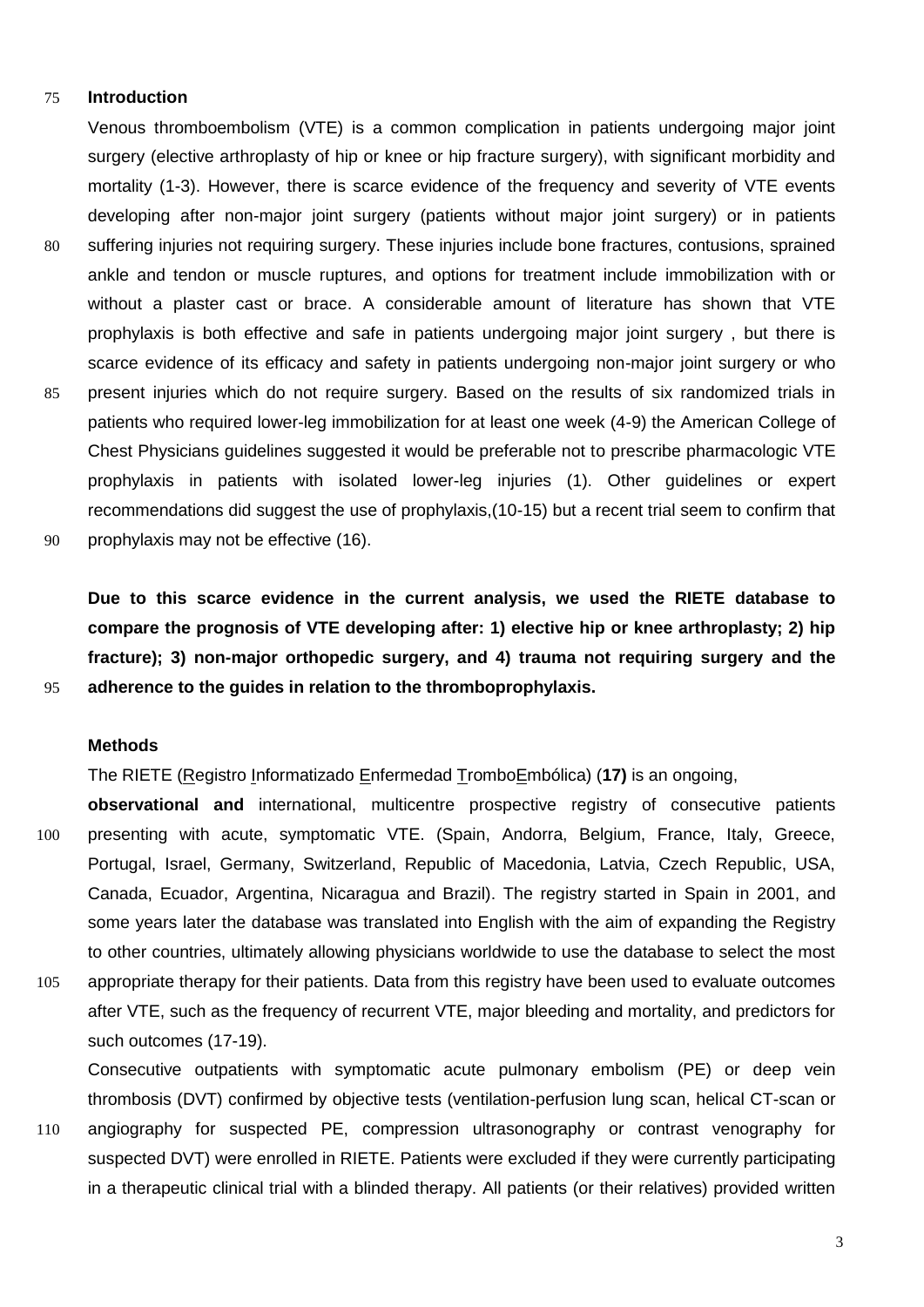or oral consent for inclusion in the registry, in accordance with local ethics committee requirements.

115

In the RIETE registry, participating physicians ensured that eligible patients were consecutively enrolled. Data were recorded on an electronic form at each participating hospital and submitted to a centralized coordinating center through a secure website. The study-coordinating center assigned patients an unique identification number in order to maintain patient confidentiality and 120 assumed responsibility for all data management. Data quality was regularly monitored electronically, including checks designed to detect inconsistencies or errors, which were subsequently resolved by contacting the local coordinators. Data quality was also monitored by periodic visits to participating hospitals by contract research organizations that compared medical records with the submitted data.

#### 125

**From March 2001 to March 2015, 61,789 patients were enrolled in RIETE to compare the prognosis of VTE developing after: 1) elective hip or knee arthroplasty; 2) hip fracture); 3) non-major orthopedic surgery, and 4) trauma not requiring surgery.**

130 **-Major orthopaedic surgery is: elective arthroplasty of hip or knee or hip fracture surgery. -Non major orthopaedic surgery is the remaning orthopaedic surgery.**

### *Study design*

135 The most significant outcome result was fatal PE (either the initial PE event or recurrent PE appearing within the first 3 months of anticoagulant therapy). Fatal PE, in the absence of autopsy, was defined as any death occurring within 10 days of a confirmed PE diagnosis, in the absence of an alternative cause of death.

## 140 *Baseline variables*

The following parameters were recorded when the qualifying episode of VTE was diagnosed: patient's sex, age, and body weight; presence of coexisting conditions such as chronic heart or lung disease; recent major bleeding(<30 days prior to VTE); presence of risk factors for VTE including active cancer, recent immobilization (defined as non-surgical patients who were confined 145 to bed with bathroom privileges for ≥4 days in the 2 months prior to PE diagnosis), surgery (defined

- as those who had undergone surgery in the 2 months prior to PE) and laboratory data, including whole blood counts and serum creatinine clearance (CrCI) levels at baseline. CrCI levels were measured according to the Cockcroft and Gault formula.
- 150 *Treatment and Follow-up*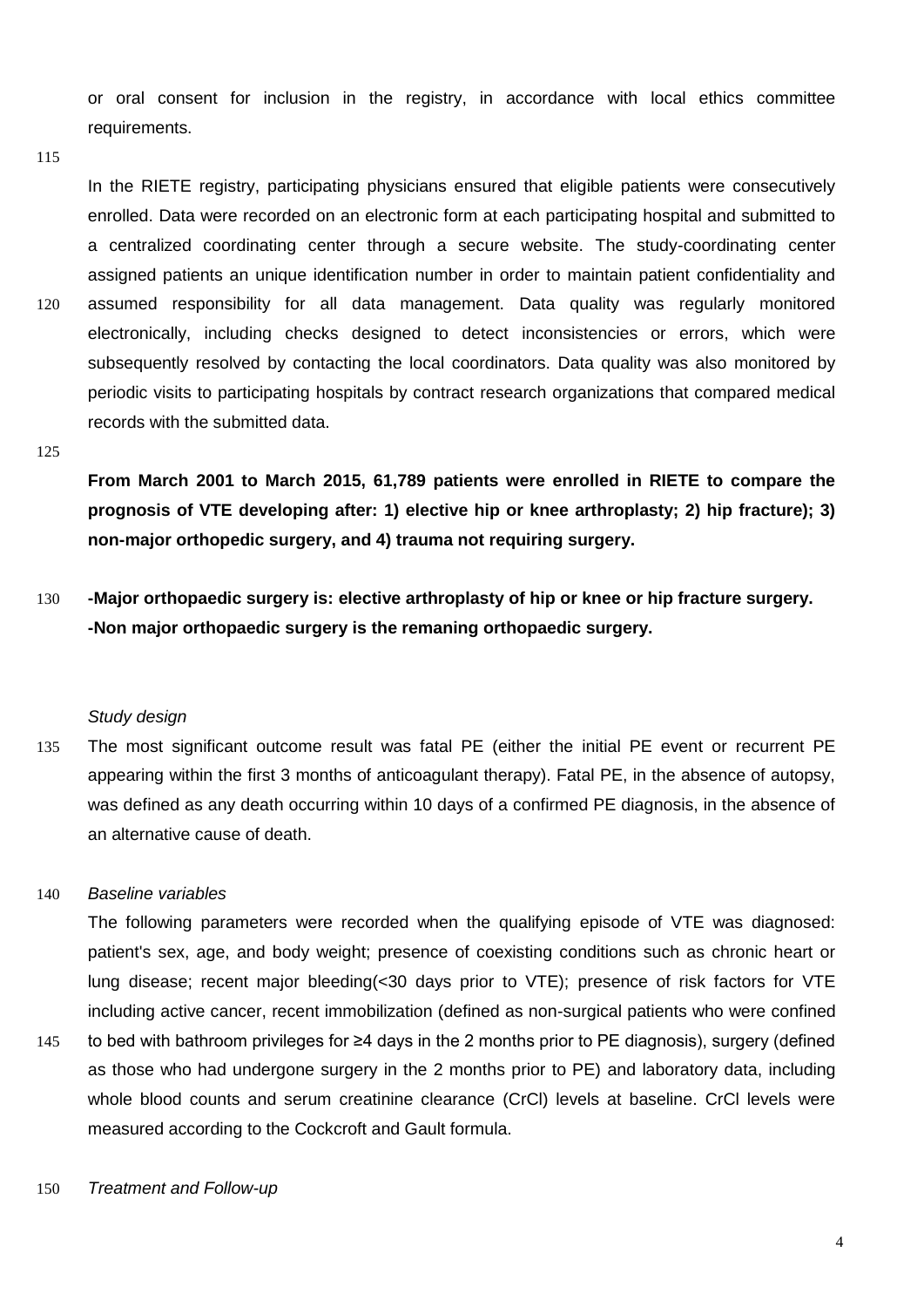Patients were managed according to the current clinical practice of each participating hospital (i.e., there was no standardization of treatment). The type, dose and duration of anticoagulant therapy were recorded. The decision to treat patients in hospital or at home was taken by the attending physicians. Each episode of symptomatic recurrent PE was investigated by repeat lung scanning, 155 helical-CT scan or pulmonary angiography as appropriate. Most outcomes were classified as reported by the clinical centers. However, if staff at the coordinating center were uncertain how to classify a reported outcome, that case was reviewed by a central adjudicating committee (less than

10% of cases).

### 160 *Statistical analysis*

We used Student's t test and  $X^2$  test (or Fisher's exact test where appropriate) to compare continuous or categorical variables. SPSS software (version 20, SPSS Inc. Chicago, Illinois) and Epidat 3.1 (Xunta de Galicia, OPS. Coruña, Washington, DC; 2006) were used for the statistical management of the data, and a two-sided p <0.05 was considered to be statistically significant.

165

## **Results**

From March 2001 to March 2015, 61,789 patients were enrolled in RIETE. Of these, 943 (1.52%) developed VTE after elective arthroplasty (hip 460, knee 483), 445 (0.72%) after hip fracture, 1045 (1.69%) after non-major orthopaedic surgery and 2,136 (3.46%) after non-surgical trauma. The 170 most common reasons for non-major orthopaedic surgery and non-surgical trauma are depicted in Table I. **VTE prophylaxis was higher than 90% in patients with major orthopaedic surgery, 73% in non major orthopaedic surgery patients and 32% in non surgery trauma patients., and did not reduce mortality significantly in the last two groups of patients.**

- 175 Overall, 2,283 patients (50%) initially presented as PE (with or without DVT) and 2285 as DVT alone. During the first 90 days of therapy, 30 patients (0.66%; 95%CI: 0.45-0.93) died of PE: 25 died of the initial PE event, 5 died of recurrent PE during the course of anticoagulant therapy.
- The rate of fatal PE in patients with VTE after elective arthroplasty (0.53%) was similar to the rate 180 in patients with VTE after non-major orthopaedic surgery (0.48%) or non-surgical trauma (0.51%). However, in absolute numbers the rate is lower: 5 vs. 16 fatal PEs, respectively. The rate of fatal PE in patients with VTE after hip fracture was four times higher than in the remaining subgroups (2.02% vs. 0.51%; odds ratio: 4.03; 95%CI: 1.75-9.26). Overall, one in every 3 patients who died of PE had undergone non-surgical trauma (11 of 30, 36.7%), and only 12 of 30 (40%) had received 185 VTE prophylaxis. Most of these patients had bone fractures, but 2 patients had lower limb contusions and one had a sprained ankle.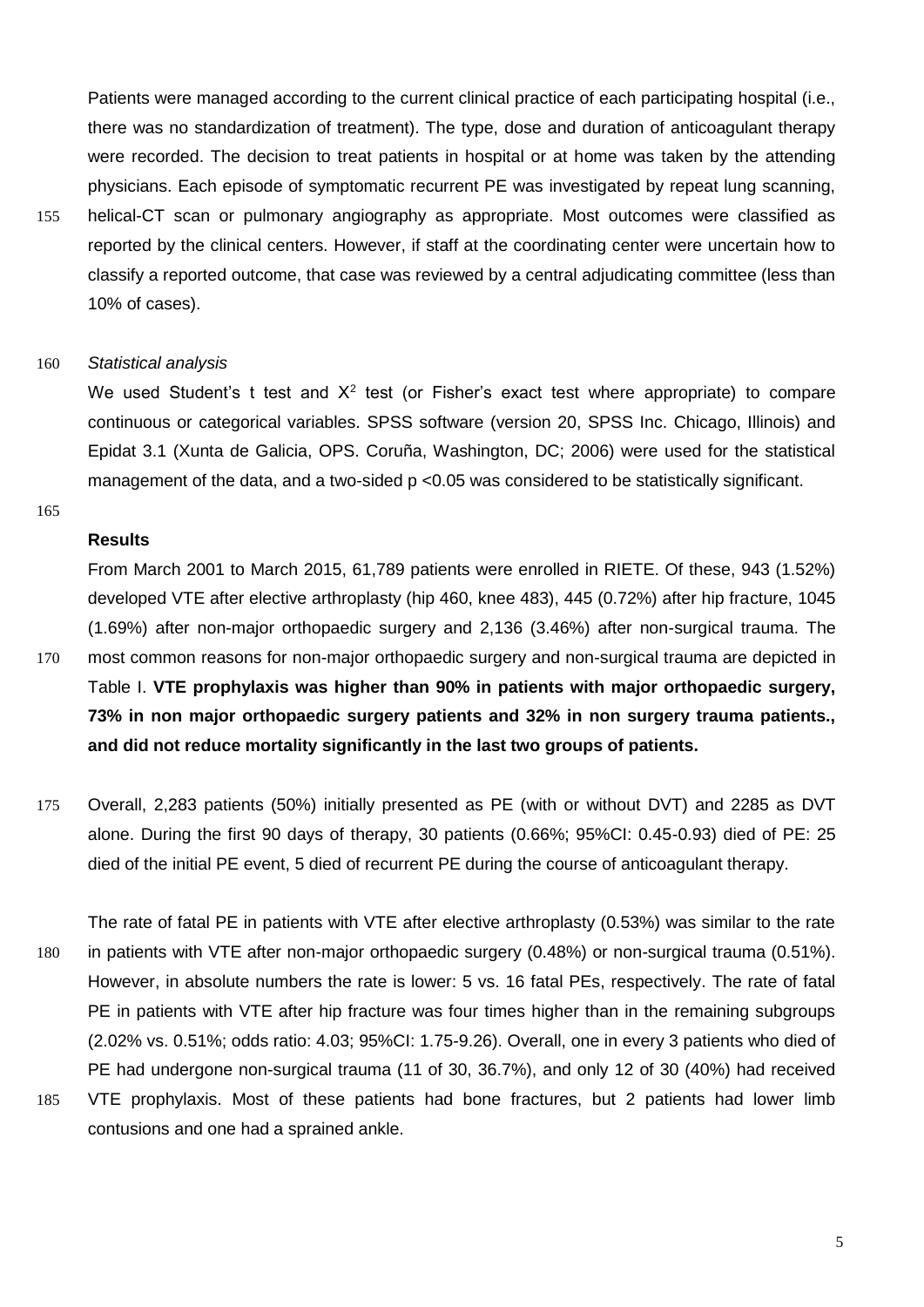Mean age and presence of comorbidities varied among patients in the 4 subgroups, but the severity of the initial PE event (in terms of hypotension, tachycardia or hypoxemia) was similar 190 (Table II). Over 90% of patients with VTE after elective arthroplasty or hip fracture received VTE prophylaxis, but only 32% of those with non-surgical trauma had received prophylaxis.

The majority of patients in all 4 subgroups (86%) were initially treated with low-molecular-weight heparin (LMWH), with no differences in mean doses (Table III). Then, most (64%) switched to 195 vitamin K antagonists (VKA). The 90-day outcome was similar for patients in all subgroups except for those with hip fracture, who had a higher rate of PE recurrences, major bleeding, fatal PE and a higher mortality (Table IV). **The main risk factors for bleeding were (OR 95% CI): PE vs DVT 3.53 (2.02-6.15), chronic heart failure 2.29 (1.19-4.40), CrCla levels <60 ml/min 2.63 (1.64- 4.21) and cancer 2.26 (1.19-4.29). The main risk factors for overall death were (OR 95% CI) :**  200 **hip fracture surgery 3.13 (1.93-5.09), age>80 years 3.07 (2.19-4.29), chronic heart disease 3.54 (2.37-5.31), and cancer 4.98 (3.43-7.23) (Table V).**

Interestingly, PE was the most common cause of death among patients with VTE after elective arthroplasty (5 of 30 deaths, 17%), hip fracture (9 of 65, 14%), non-major orthopaedic surgery (5 of 205 20, 25%) and non-surgical trauma (11 of 86, 13%).

## 210 **Discussion**

**The 9 th American College of Chest Physicians guidelines (2012) for patients undergoing major orthopaedic surgery recommends use of one of the following for a minimum of 10 to 14 days rather than no antithrombotic prophylaxis: low-molecular-weight heparin (LMWH),**  215 **fondaparinux, apixaban, dabigatran, rivaroxaban, low-dose unfractionated heparin (LDUH), adjusted-dose VKA, or aspirin (all Grade 1B). For patients undergoing knee arthroscopy without a history of prior VTE, suggests no thromboprophylaxis rather than prophylaxis (Grade 2B) and suggests no prophylaxis rather than pharmacologic thromboprophylaxis in patients with isolated lower-leg injuries requiring leg**  220 **immobilization (Grade 2C). These last recommendations are very generic and with weak evidence. That is why we need to go to other guides such as the European ones that complement it (10,11,25).**

Our data reveal that in real life most patients who developed VTE after elective arthroplasty (94%), 225 hip fracture (93%) or non-major orthopaedic surgery (71%) had received VTE prophylaxis, as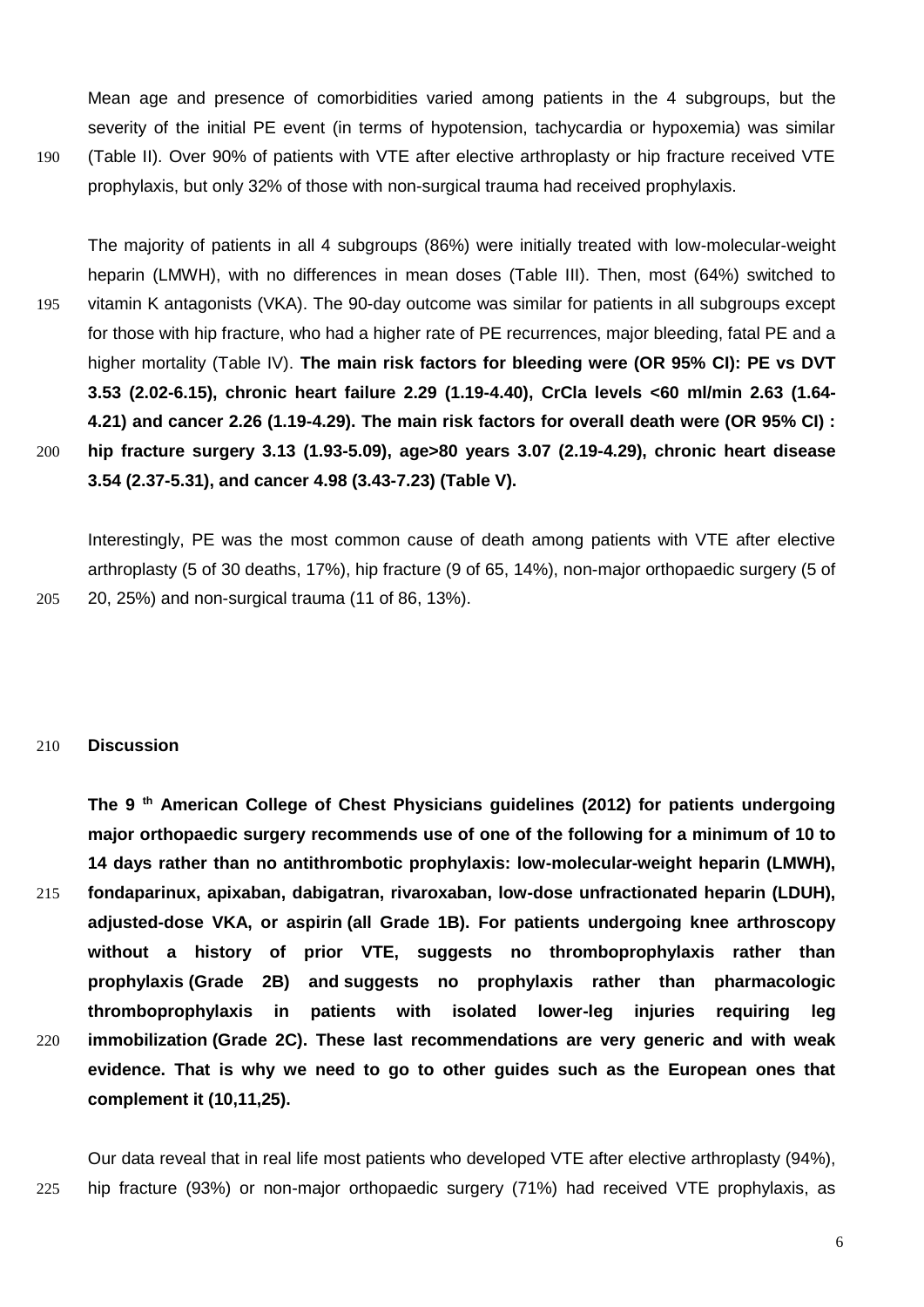recommended by the current guidelines of antithrombotic therapy (1,21,22). Most of the patients received LMWH as thromboembolic prophylaxis and we do not have data on the use of aspirin because it is not collected in our database. However, only one in every three patients (32%) who developed VTE after non-surgical trauma received prophylaxis. Interestingly, the number of 230 patients who died of PE after non-surgical trauma (n=11) doubled the number of patients dying of PE after elective hip or knee arthroplasty (n=5). Its clinical relevance should therefore not be underestimated. This is contrary to data reported in some studies where most patients had distal DVT in this setting (8,13). Furthermore, only 40% patients with fatal PE in the group of patients with non-surgical trauma had received thromboprophylaxis. Those with contusions (without bone 235 fracture) or ankle sprain were amongst those who were less likely to receive prophylaxis, and three of them died of PE. In the remaining groups with fatal PE, almost 100% of patients had received prophylaxis. Our data therefore suggest that the use of adequate VTE prophylaxis should be implemented in a broader population of trauma patients **like suggest some European guidelines in ambulatory patients with lower limb immobilisation and any of the following temporary**  240 **risk factors: rigid immobilization, non-weight-bearing status, and acute severe injury (dislocation, fracture o tendon rupture)(10,11,25).** 

Patients with more comorbidities were those with hip fracture, as they were the oldest patients and 245 therefore had the worst prognosis,**with the highest major bleeding, and the highest recurrent PE and the highest mortality rate for PE. Chronic heart failure and cancer are common risk factor for major bleeding and overall death and the hip fracture surgery is an independent risk factor of mortality (Table V). These results are similar to those found in other studies, where patients having hip fracture surgery have the highest rates of DVT (46-50%) and fatal**  250 **PE (2.5-7.5%) and the 90 day risk of overall death is 13 % (25,27).**

In the absence of randomized trials performed in this setting, the advantages of VTE prophylaxis in patients with minor orthopaedic surgery or non-surgical trauma remain controversial. A recent 255 meta-analysis (23) on prevention of VTE events with LMWH in the non major orthopaedic setting (patients with leg immobilization for fracture or soft-tissue injury of the lower limb or in patients undergoing knee arthroscopy), suggested some efficacy of LMWH in preventing VTE in patients with reduced mobility in the non-major orthopaedic setting compared with placebo or no treatment.

260 A recent randomized trial evaluated the use of VTE prophylaxis after knee arthroscopy (POT-KAST) or lower limb casting (POT-CAST), and concluded that 8 days of prophylaxis with LMWH was not effective in preventing symptomatic VTE events in the POT-KAST group (16). However, mean duration of the arthroscopies was less than 30 minutes (there was no ligament surgery), and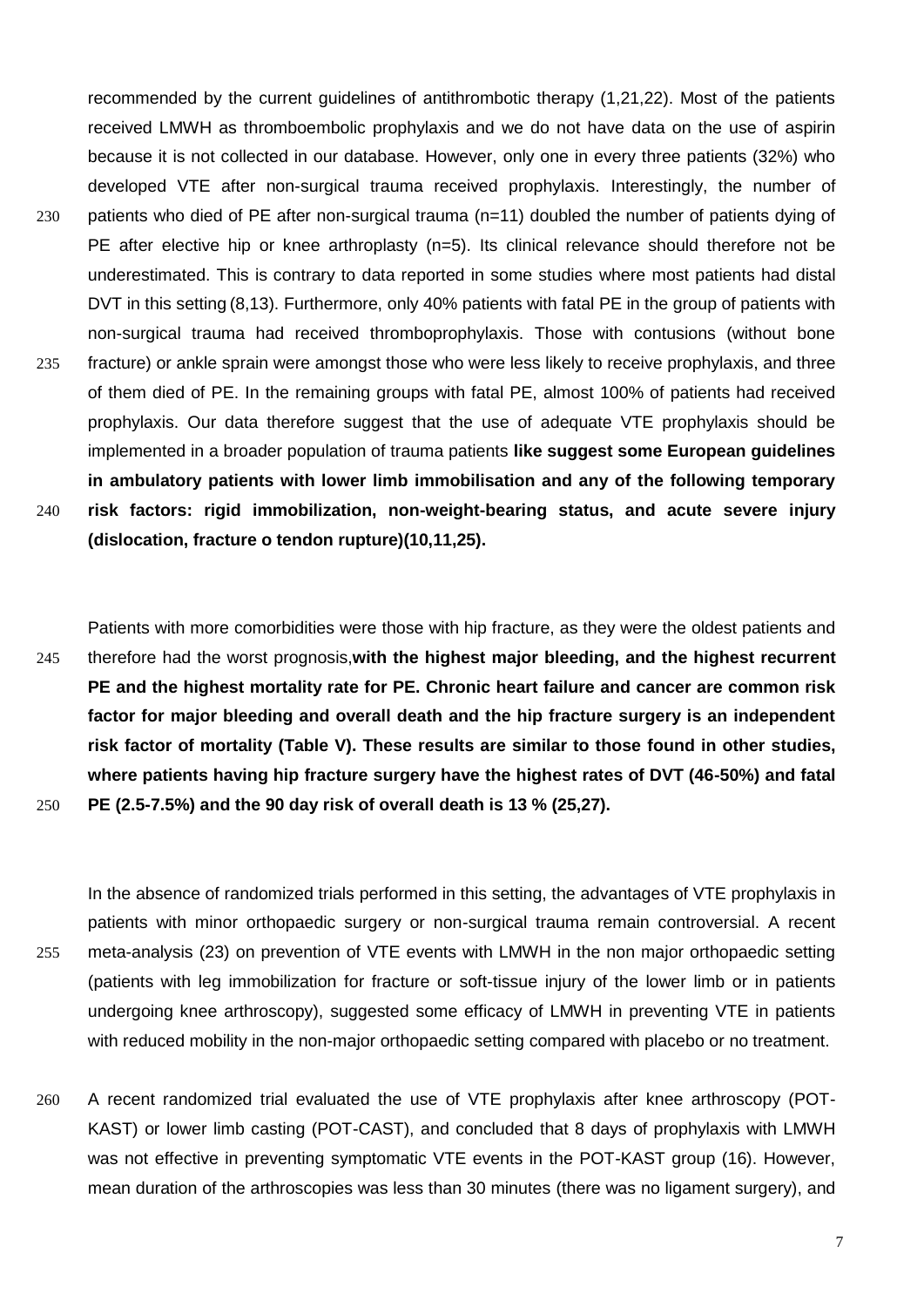thus could be considered minor surgery with a low VTE risk, according to Caprini's risk 265 stratification (24). Moreover, some European guidelines and the American College of Chest Physicians guideline of 2004 did recommend LMWH for patients undergoing arthroscopic knee surgery following a prolonged or complicated procedure (11,25,26). These European guidelines also recommended prophylaxis with LMWH for patients with lower limb immobilization or complete non-weight bearing.

270

On the other hand, in the POT-CAST trial patients were at low risk for VTE, the doses of LMWH were low (2850 IU of nadroparin or 2500 IU of dalteparin ) and up to 50% of patients developed VTE after the cast had been removed. In our study, we can't know the timing of VTE in the group of patients with no surgical trauma, but could be necessary to prolong the prophylaxis in selected 275 patients, when the cast is removed.

The present descriptive study has certain limitations with heterogenous subgroups of patients, where physicians freely prescribed prophylaxis and treatment. This may understandably limit the interpretation of the results. The major shortcoming of this epidemiological study is the lack of total 280 number for each different orthopaedic surgery condition. This denominator is lacking hence a true prevalence can not be calculated and the different incidences cannot be compared. **Our study has not shown that patients receiving thromboprophylaxis in the no major orthopaedic surgery group and in patients with nonsurgical trauma group are significantly associated with a reduction in mortality.**

285

#### **Conclusions:**

Given the unexpected high rate of VTE in patients with non-major orthopaedic surgery or nonsurgical trauma and the similar 3-month outcome in terms of PE, recurrent PE or major bleeding 290 with the other subgroup (elective arthroplasty ) and of the potential efficacy of pharmacological VTE prophylaxis in this population, further research is needed to determine more precisely which patients should be eligible to receive prophylaxis. **Patients undergoing hip fracture surgery have the worst prognosis.**

#### 295 **Acknowledgements**

We express our gratitude to Sanofi Spain for supporting this Registry with an unrestricted educational grant. We also express our gratitude to Bayer Pharma AG for supporting this Registry. Bayer Pharma AG's support was limited to the part of RIETE outside Spain, which accounts for a 22.33% of the total patients included in the RIETE

300

**Disclosure of Interests**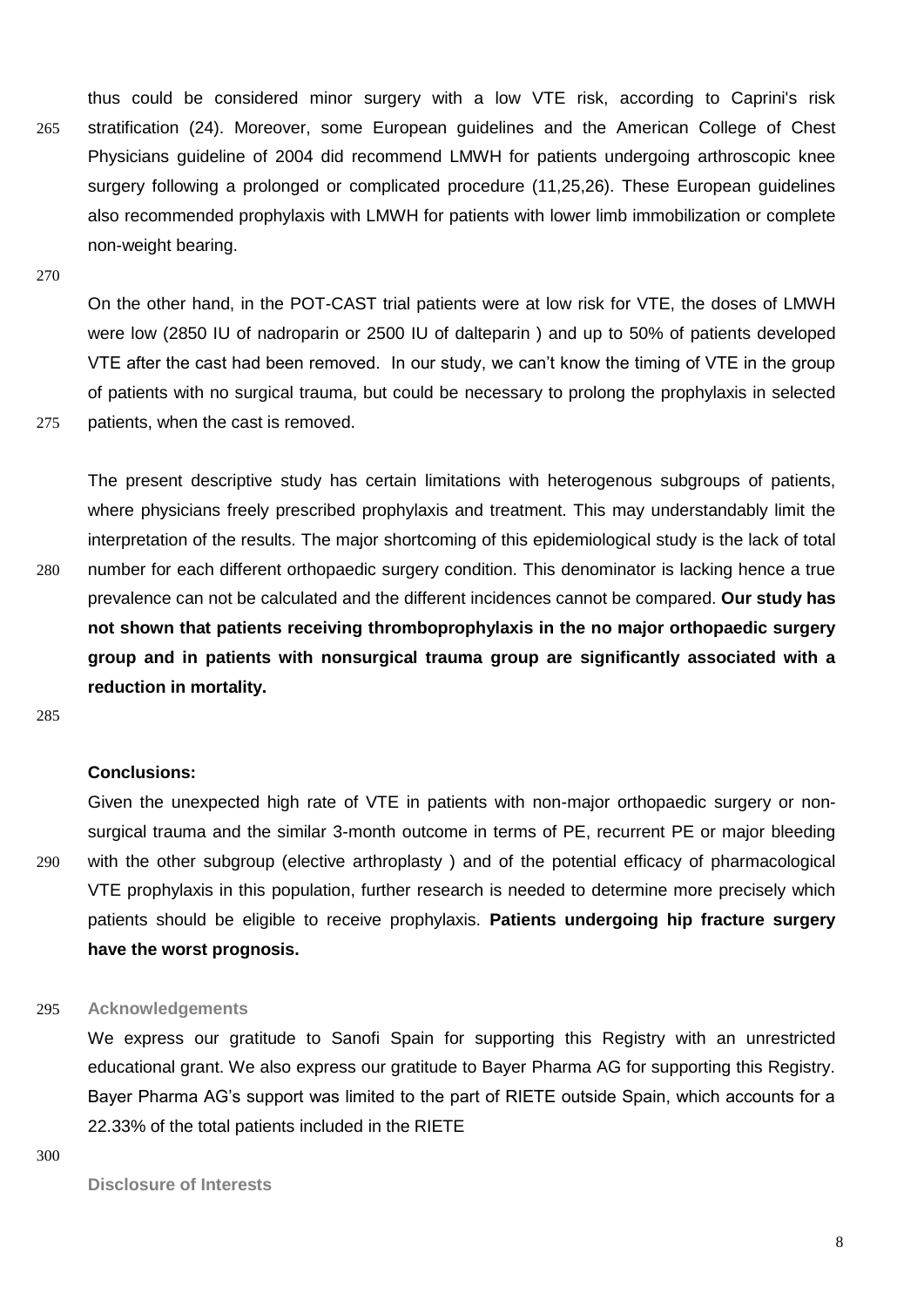The authors declare that they have no potential conflicts of interest relevant to this article.

305

# **Ethical Standard**

- (i)"All patients gave their informed consent prior to being included in the study.
- 310 (ii)"All procedures involving human participants were in accordance with the 1964 Helsinki declaration and its subsequent amendments".

(iii) "The study was approved by the Research Ethics Committee (or Institutional Review Board)".

315

**Abbreviations list**

320 CrCl: creatinine clearance; DVT: deep vein thrombosis; LMWH: low-molecular-weight heparin; PE: pulmonary embolism; VTE: venous thromboembolism;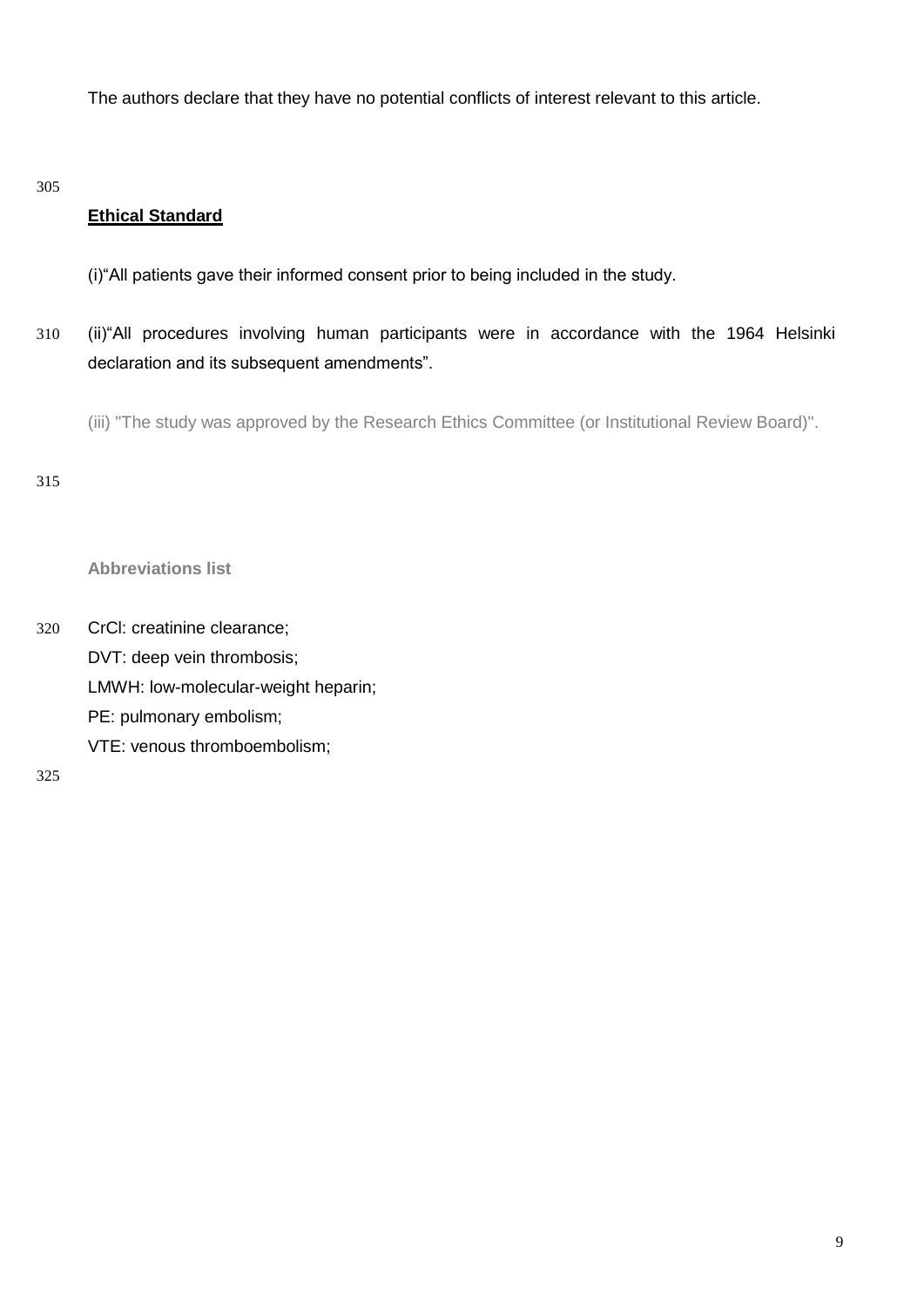**References:**

330 **1.-Falck-Ytter Y, Francis CW, Johanson NA, Curley C, Dahl OE, Schulman S, Ortel TL, Pauker SG, Colwell CW Jr;. Prevention of VTE in orthopedic surgery patients: Antithrombotic Therapy and Prevention of Thrombosis, 9th ed: American College of Chest Physicians Evidence-Based Clinical Practice Guidelines. Chest 2012; 141 (2 Suppl): e278S-325S.** 

335

**2.-Guijarro R, et al. Venous thromboembolism and bleeding after total knee and hip arthroplasty. Findings from the Spanish National Discharge Database. Thromb Haemost 2011; 105: 610–615.**

340 **3.-Januel JM, et al. Symptomatic in-hospital deep vein thrombosis and pulmonary embolism following hip and knee arthroplasty among patients receiving recommended prophylaxis: a systematic review. J Am Med Assoc 2012; 307: 294–303.**

4.- Kujath P, Spannagel U, Habscheid W. Incidence and prophylaxis of deep venous thrombosis in 345 outpatients with injury of the lower limb. Haemostasis. 1993; 23 Suppl 1: 20-26.

5.[-Kock HJ,](http://www.ncbi.nlm.nih.gov/pubmed?term=Kock%20HJ%5BAuthor%5D&cauthor=true&cauthor_uid=7637478) [Schmit-Neuerburg KP,](http://www.ncbi.nlm.nih.gov/pubmed?term=Schmit-Neuerburg%20KP%5BAuthor%5D&cauthor=true&cauthor_uid=7637478) [Hanke J,](http://www.ncbi.nlm.nih.gov/pubmed?term=Hanke%20J%5BAuthor%5D&cauthor=true&cauthor_uid=7637478) [Rudofsky G,](http://www.ncbi.nlm.nih.gov/pubmed?term=Rudofsky%20G%5BAuthor%5D&cauthor=true&cauthor_uid=7637478) [Hirche H.](http://www.ncbi.nlm.nih.gov/pubmed?term=Hirche%20H%5BAuthor%5D&cauthor=true&cauthor_uid=7637478) Thromboprophylaxis with lowmolecular-weight heparin in outpatients with plaster-cast immobilisation of the leg. [Lancet.](http://www.ncbi.nlm.nih.gov/pubmed/7637478#%23) 1995; 346: 459-461.

350

**6.[-Jørgensen PS,](http://www.ncbi.nlm.nih.gov/pubmed?term=Jˇrgensen%20PS%5BAuthor%5D&cauthor=true&cauthor_uid=12091045) [Warming T,](http://www.ncbi.nlm.nih.gov/pubmed?term=Warming%20T%5BAuthor%5D&cauthor=true&cauthor_uid=12091045) [Hansen K,](http://www.ncbi.nlm.nih.gov/pubmed?term=Hansen%20K%5BAuthor%5D&cauthor=true&cauthor_uid=12091045) [Paltved C,](http://www.ncbi.nlm.nih.gov/pubmed?term=Paltved%20C%5BAuthor%5D&cauthor=true&cauthor_uid=12091045) [Vibeke Berg H,](http://www.ncbi.nlm.nih.gov/pubmed?term=Vibeke%20Berg%20H%5BAuthor%5D&cauthor=true&cauthor_uid=12091045) [Jensen R,](http://www.ncbi.nlm.nih.gov/pubmed?term=Jensen%20R%5BAuthor%5D&cauthor=true&cauthor_uid=12091045) [Kirchhoff-](http://www.ncbi.nlm.nih.gov/pubmed?term=Kirchhoff-Jensen%20R%5BAuthor%5D&cauthor=true&cauthor_uid=12091045)[Jensen R,](http://www.ncbi.nlm.nih.gov/pubmed?term=Kirchhoff-Jensen%20R%5BAuthor%5D&cauthor=true&cauthor_uid=12091045) [Kjaer L,](http://www.ncbi.nlm.nih.gov/pubmed?term=Kjaer%20L%5BAuthor%5D&cauthor=true&cauthor_uid=12091045) [Kerbouche N,](http://www.ncbi.nlm.nih.gov/pubmed?term=Kerbouche%20N%5BAuthor%5D&cauthor=true&cauthor_uid=12091045) [Leth-Espensen P,](http://www.ncbi.nlm.nih.gov/pubmed?term=Leth-Espensen%20P%5BAuthor%5D&cauthor=true&cauthor_uid=12091045) [Narvestad E,](http://www.ncbi.nlm.nih.gov/pubmed?term=Narvestad%20E%5BAuthor%5D&cauthor=true&cauthor_uid=12091045) [Rasmussen SW,](http://www.ncbi.nlm.nih.gov/pubmed?term=Rasmussen%20SW%5BAuthor%5D&cauthor=true&cauthor_uid=12091045) [Sloth C,](http://www.ncbi.nlm.nih.gov/pubmed?term=Sloth%20C%5BAuthor%5D&cauthor=true&cauthor_uid=12091045) [Tørholm C,](http://www.ncbi.nlm.nih.gov/pubmed?term=Tˇrholm%20C%5BAuthor%5D&cauthor=true&cauthor_uid=12091045) [Wille-Jørgensen P.](http://www.ncbi.nlm.nih.gov/pubmed?term=Wille-Jˇrgensen%20P%5BAuthor%5D&cauthor=true&cauthor_uid=12091045) Low molecular weight heparin (Innohep) as thromboprophylaxis in outpatients with a plaster cast: a venographic controlled study.**  355 **[Thromb Res.](http://www.ncbi.nlm.nih.gov/pubmed/?term=jogensen+PS+LMWH+as+thromboprophylaxis+in+outpatients+with+plaster+cast+2007#%23) 2002; 105: 477-480.**

7.-Lapidus LJ, Rosfors S, Ponzer S, Levander C, Elvin A, Lärfars G, de Bri E. Prolonged thromboprophylaxis with dalteparin after surgical treatment of Achilles tendon rupture: a randomized, placebo-controlled study. J Orthop Trauma. 2007; 21: 52-57.

360

8.[-Lassen](http://www.ncbi.nlm.nih.gov/pubmed?term=Lassen%20MR%5BAuthor%5D&cauthor=true&cauthor_uid=12213943) [MR,](http://www.ncbi.nlm.nih.gov/pubmed?term=Lassen%20MR%5BAuthor%5D&cauthor=true&cauthor_uid=12213943) [Borris LC,](http://www.ncbi.nlm.nih.gov/pubmed?term=Borris%20LC%5BAuthor%5D&cauthor=true&cauthor_uid=12213943) [Nakov RL.](http://www.ncbi.nlm.nih.gov/pubmed?term=Nakov%20RL%5BAuthor%5D&cauthor=true&cauthor_uid=12213943) Use of the low-molecular-weight heparin reviparin to prevent deep-vein thrombosis after leg injury requiring immobilization. [N Engl J Med.](http://www.ncbi.nlm.nih.gov/pubmed/?term=Lassen+NEJM+2002#%23) 2002; 347: 726-730.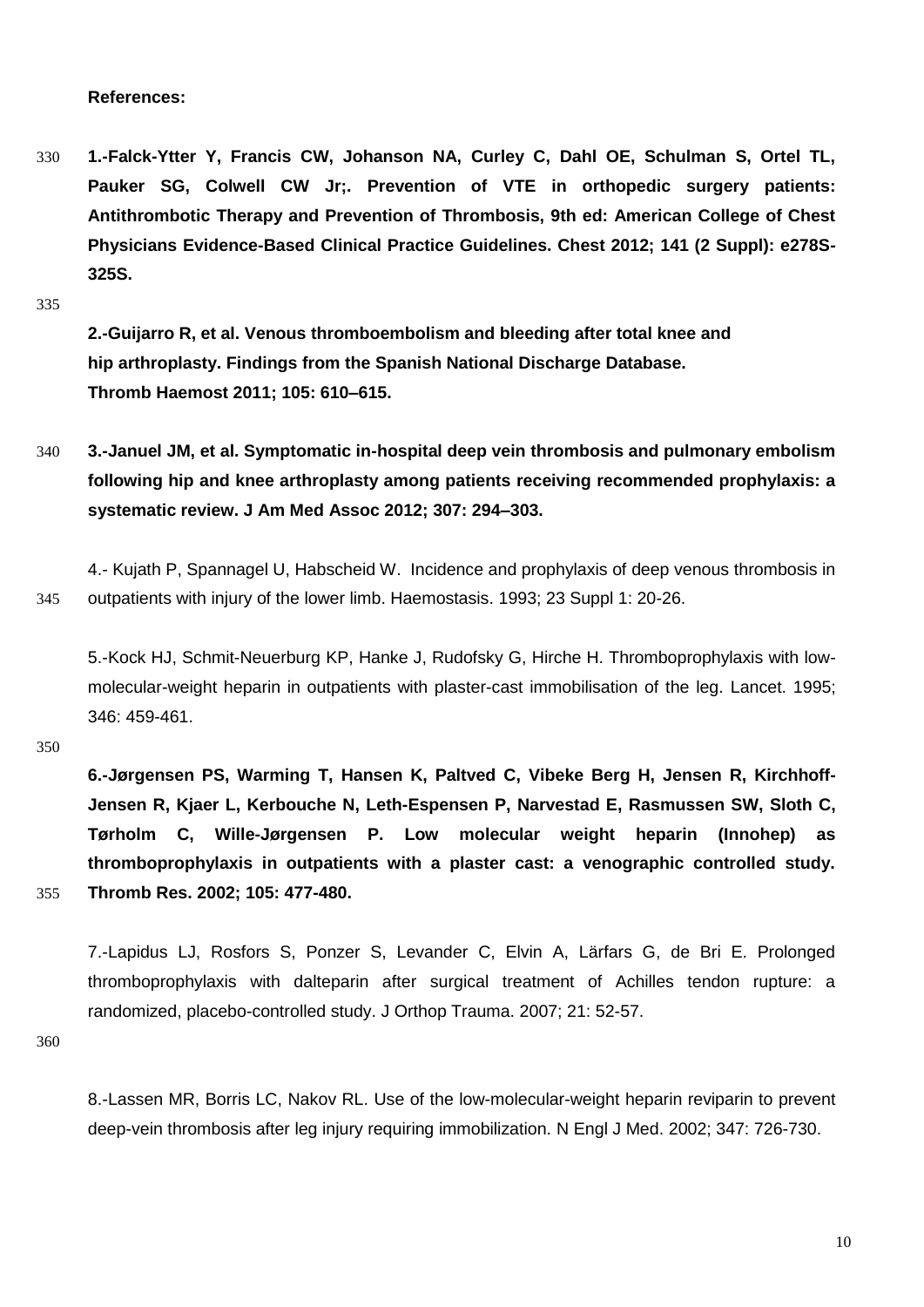365 9.-Lapidus LJ, Ponzer S, Elvin A, Levander C, Lärfars G, Rosfors S, de Bri E. Prolonged thromboprophylaxis with Dalteparin during immobilization after ankle fracture surgery: A randomized placebo-controlled, double-blind study. Acta Orthop. 2007; 78: 528-535.

10.-Roberts C, Horner D, Coleman G, Maitland L, Curl-Roper T, Smith R, Wood E, Mackway-370 Jones K. Guidelines in Emergency Medicine Network (GEMNet): guideline for the use of thromboprophylaxis in ambulatory trauma patients requiring temporary limb immobilisation. Emerg Med J 2013; 11: 968-982.

11.-Randelli F, Romanini E, Biggi F, Danelli G, Della Rocca G, Laurora NR, Imberti D, Palareti G, 375 Prisco D. II Italian intersociety consensus statement on antithrombotic prophylaxis in orthopaedics and traumatology. Arthroscopy, traumatology, leg immobilization, minor orthopaedic procedures and spine surgery. J Orthopaed Traumatol 2013; 14: 1-13.

12.-Ettema HB, Kollen BJ, Verheyen CC, Büller HR. Prevention of venous thromboembolism in 380 patients with immobilization of the lower extremities: a meta-analysis of randomized controlled trials. J Thromb Haemost. 2008; 6: 1093-1098.

13.-Testroote M, Stigter W, de Visser DC, Janzing H. Low molecular weight heparin for prevention of venous thromboembolism in patients with lower-leg immobilization. Cochrane Database Syst 385 Rev. 2008 Oct 8; (4): CD006681.

14.-NICE. CG92 Venous thromboembolism—reducing the risk: NICE guideline. In: NICE, ed. London, 2010.

390 **15.-Granziera S, Cohen AT. VTE primary prevention, including hospitalised medical and orthopaedic surgical patients. Thromb Haemost. 2015 Jun;113(6):1216-23.**

16.- van Adrichem RA, Nemeth B, Algra A, le Cessie S, Rosendaal FR, Schipper IB, Nelissen RGHH, Cannegieter SC; POT-KAST and POT-CAST Group. Thromboprophylaxis after Knee 395 Arthroscopy and Lower-Leg Casting. N Engl J Med. 2017 Feb 9;376(6):515-525.

**17.-Bikdeli B, Jimenez D, Hawkins M, Ortíz S, Prandoni P, Brenner B, Decousus H, Masoudi FA, Trujillo-Santos J, Krumholz HM, Monreal M; RIETE Investigators. Rationale, Design and Methodology of the Computerized Registry of Patients with Venous** 

400 **Thromboembolism (RIETE). Thromb Haemost. 2018 Jan;118(1):214-224.**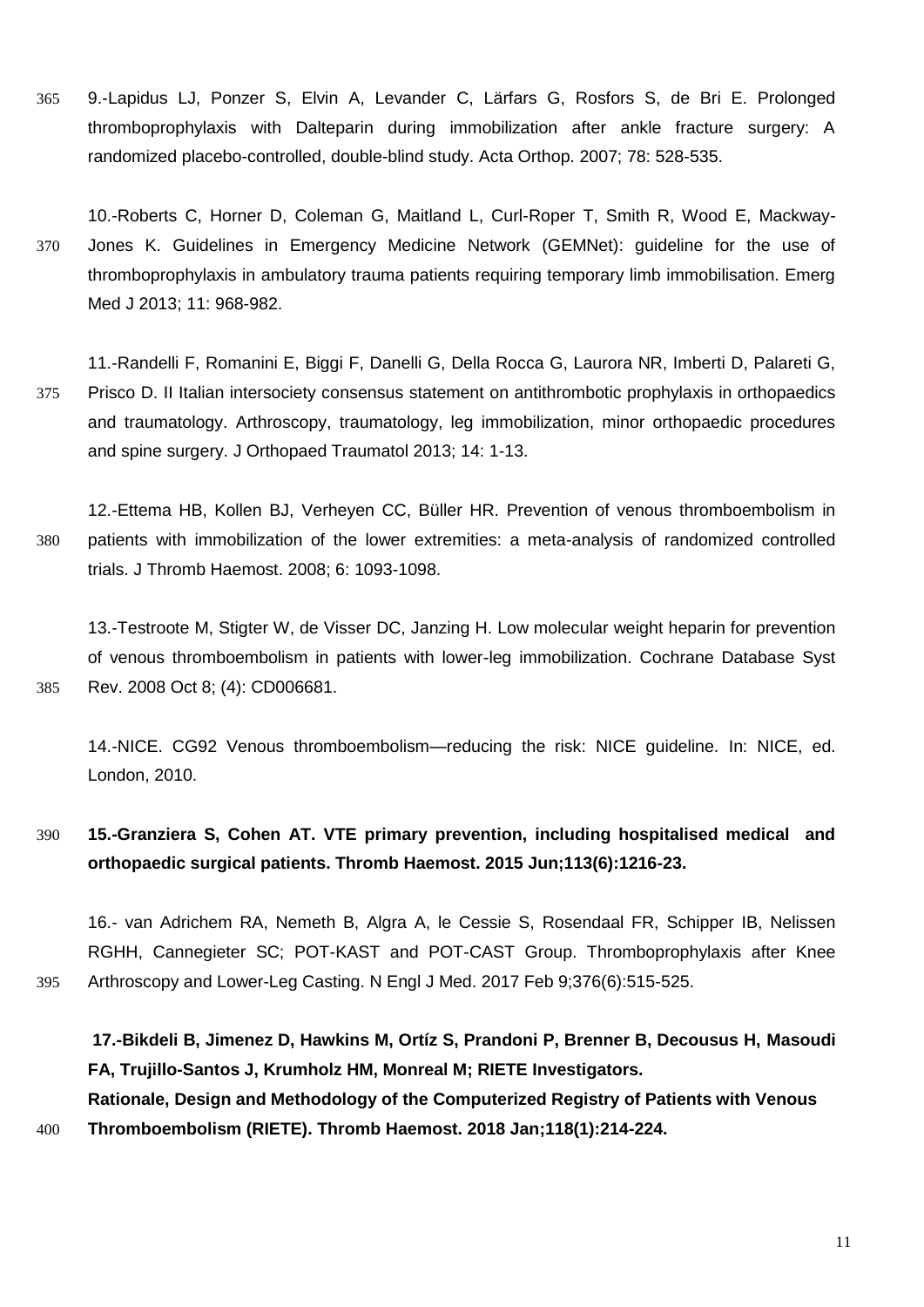18.[-Bertoletti L,](http://www.ncbi.nlm.nih.gov/pubmed?term=Bertoletti%20L%5BAuthor%5D&cauthor=true&cauthor_uid=21225101) [Righini M,](http://www.ncbi.nlm.nih.gov/pubmed?term=Righini%20M%5BAuthor%5D&cauthor=true&cauthor_uid=21225101) [Bounameaux H,](http://www.ncbi.nlm.nih.gov/pubmed?term=Bounameaux%20H%5BAuthor%5D&cauthor=true&cauthor_uid=21225101) [López-Jiménez L,](http://www.ncbi.nlm.nih.gov/pubmed?term=L€pez-Jim»nez%20L%5BAuthor%5D&cauthor=true&cauthor_uid=21225101) [Tiraferri E,](http://www.ncbi.nlm.nih.gov/pubmed?term=Tiraferri%20E%5BAuthor%5D&cauthor=true&cauthor_uid=21225101) [Visonà A,](http://www.ncbi.nlm.nih.gov/pubmed?term=Vison∑%20A%5BAuthor%5D&cauthor=true&cauthor_uid=21225101) [Monreal M.](http://www.ncbi.nlm.nih.gov/pubmed?term=Monreal%20M%5BAuthor%5D&cauthor=true&cauthor_uid=21225101) Acute venous thromboembolism after non-major orthopaedic surgery or post-traumatic limb 405 immobilisation. Findings from the RIETE registry. [Thromb Haemost.](http://www.ncbi.nlm.nih.gov/pubmed/?term=•Acute+venous+thromboembolism+after+non+major+orthopedic+surgery+and+riete+2001#%23) 2011; 105: 739-741.

19.-Arcelus JI, Monreal M, Caprini JA, Guisado JG, Soto MJ, Núñez MJ, Alvárez JC. Clinical presentation and time-course of postoperative venous thromboembolism: Results from the RIETE Registry. Thromb Haemost. 2008; 99: 546-551.

410

20.-Nauffal D, Ballester M, Reyes RL, Jiménez D, Otero R, Quintavalla R, Monreal M. Influence of recent immobilization and recent surgery on mortality in patients with pulmonary embolism. J Thromb Haemost. 2012; 10: 1752-1760.

21.-NICE. Venous thromboembolism: orthopaedic surgery. London; 2011 [Accessed June 1,

415 2016], Available in: http://pathways. nice.org.uk/pathways/venous-thromboembolism/venousthromboembolism-orthopaedic-surgery.

22.-AAOS. Preventing venous thromboembolic disease in patients undergoing elective hip and knee arthroplasty. 2011 [Accessed June 1, 2016] Available in: http://www.aaos.org/research/ guidelines/VTE/VTE full guideline.pdf.

420 **23.-Chapelle C, Rosencher N, Jacques Zufferey P, Mismetti P, Cucherat M, Laporte S; Meta-Embol Group. Prevention of venous thromboembolic events with low-molecular-weight heparin in the non-major orthopaedic setting: meta-analysis of randomized controlled trials. Arthroscopy. 2014 Aug;30(8):987-96.** 

#### 425

**24.- Gould MK, Garcia DA, Wren SM, Karanicolas PJ, Arcelus JI, Heit JA, Samama CM. Prevention of VTE in nonorthopedic surgical patients: Antithrombotic Therapy and Prevention of Thrombosis, 9th ed: American College of Chest Physicians Evidence-Based Clinical Practice Guidelines. Chest. 2012 Feb;141(2Suppl):e227S-e277S.**

**25.-Nicolaides AN, Fareed J, Kakkar AK, Comerota AJ, Goldhaber SZ, Hull R, Myers K, Samama M, Fletcher J, Kalodiki E, Bergqvist D, Bonnar J, Caprini JA, Carter C,Conard J, Eklof B, Elalamy I, Gerotziafas G, Geroulakos G, Giannoukas A, Greer I,Griffin M, Kakkos S, Lassen MR, Lowe GD, Markel A, Prandoni P, Raskob G, Spyropoulos AC, Turpie AG,** 

435 **Walenga JM, Warwick D. Prevention and treatment of venous thromboembolism-International Consensus Statement. Int Angiol. 2013**

**Apr;32(2):111-260.** 

<sup>430</sup>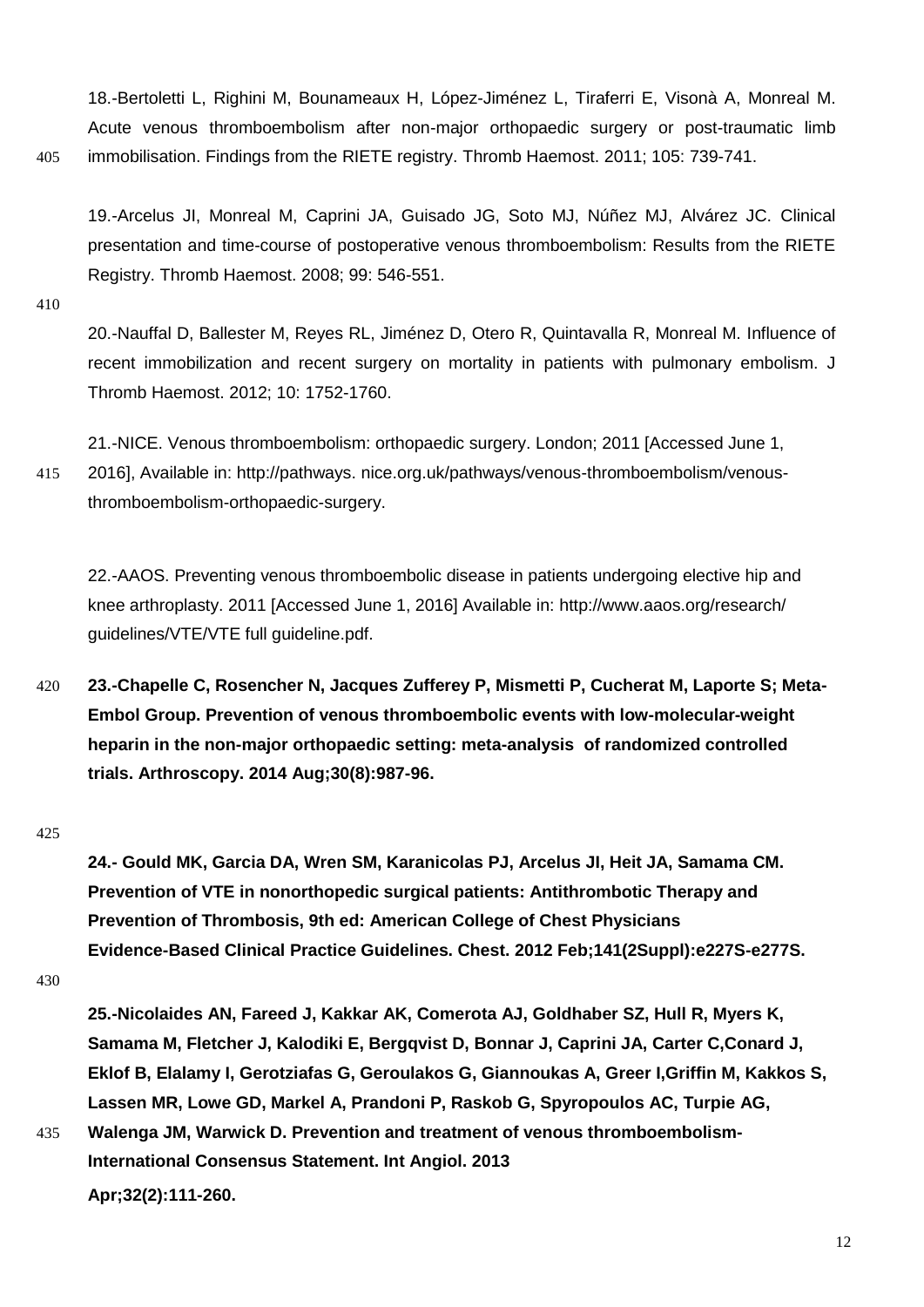**26.-Geerts WH, Pineo GF, Heit JA, Bergqvist D, Lassen MR, Colwell CW, Ray JG. Prevention of venous thromboembolism: the Seventh ACCP Conference on**

# 440 **Antithrombotic and Thrombolytic Therapy. Chest. 2004 Sep;126(3 Suppl):338S-400S. Review.**

27.- Barrett JA, Baron JA, Beach ML. Mortality and pulmonary embolism after fracture in the elderly. Osteoporos Int. 2003 Nov;14(11):889-94.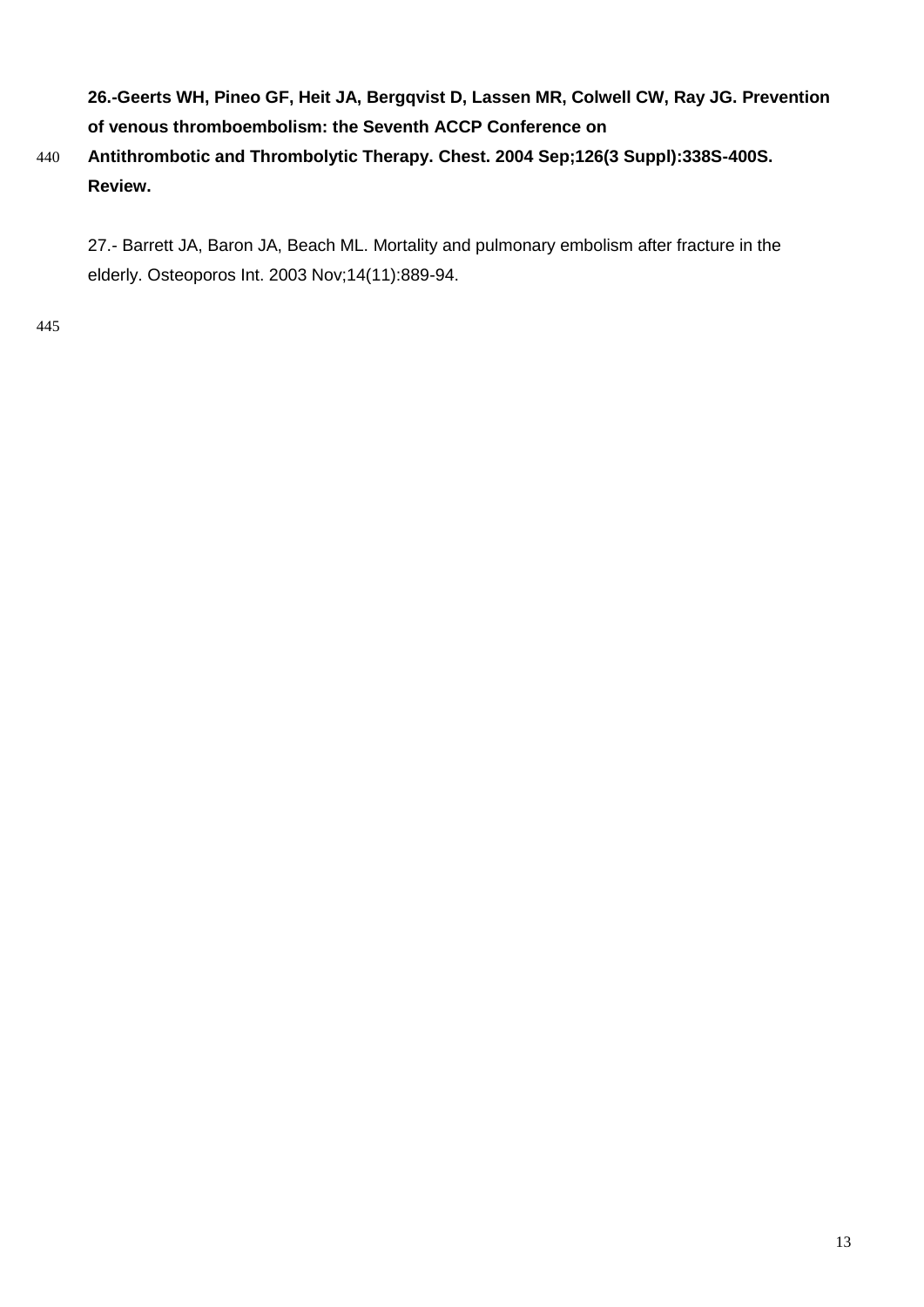**Table I. Type of surgery or trauma according to initial VTE presentation and use of VTE prophylaxis.**

450

|                                | N     |                  |              |                 | <b>VTE</b>  |
|--------------------------------|-------|------------------|--------------|-----------------|-------------|
|                                |       | <b>DVT</b> alone | Non fatal PE | <b>Fatal PE</b> | prophylaxis |
| All patients,                  | 4,569 | 2,285 (50%)      | 2,254 (49%)  | 30 (0.66%)      | 2,729 (60%) |
|                                |       |                  |              |                 |             |
| <b>Elective arthroplasty</b>   | 943   | 446 (47%)        | 492 (52%)    | 5(0.53%)        | 883 (94%)   |
| Hip arthroplasty               | 460   | 220 (48%)        | 238 (52%)    | 3(0.65%)        | 433 (94%)   |
| Knee arthroplasty              | 483   | 226 (47%)        | 256 (53%)    | $2(0.41\%)$     | 451 (93%)   |
| <b>Hip fracture</b>            | 445   | 188 (42%)        | 248 (56%)    | $9(2.02\%)$     | 412 (93%)   |
| Non-major orthopaedic surgery, | 1,045 | 485 (46%)        | 555 (53%)    | 5(0.48%)        | 745 (71%)   |
| Lower-extremity fracture       | 203   | 88 (43%)         | 114 (56%)    | 1(0.49%)        | 178 (88%)   |
| Meniscus surgery               | 151   | 78 (52%)         | 73 (48%)     | $\Omega$        | 115 (76%)   |
| Upper-extremity fracture       | 80    | 24 (31%)         | 54 (69%)     | 2(2.5%)         | 45 (56%)    |
| Tendinous surgery              | 57    | 25 (44%)         | 32 (56%)     | 0               | 44 (77%)    |
| Ligaments surgery              | 55    | 29 (53%)         | 26 (47%)     | $\Omega$        | 43 (78%)    |
| Hallux valgus                  | 48    | 32 (67%)         | 16 (33%)     | 0               | 30 (63%)    |
| Limb amputation                | 33    | 9(27%)           | 23 (70%)     | $1(3.0\%)$      | 28 (85%)    |
| Politrauma                     | 15    | 6(40%)           | 9(60%)       | 0               | 10 (67%)    |
| Other/unknown                  | 403   | 194 (48%)        | 208 (52%)    | 1(0.25%)        | 252 (63%)   |
| Non-surgical trauma,           | 2,136 | 1,166 (55%)      | 958 (45%)    | 11 (0.51%)      | 689 (32%)   |
| Lower-extremity fracture       | 436   | 222 (51%)        | 211 (48%)    | 3(0.69%)        | 281 (64%)   |
| Lower extremity contusions     | 386   | 242 (63%)        | 141 (37%)    | 2(0.52%)        | 53 (14%)    |
| Ankle sprain                   | 265   | 181 (68%)        | 84 (32%)     | 1(0.38%)        | 70 (26%)    |
| Other fractures                | 189   | 75 (40%)         | 112 (59%)    | $2(1.1\%)$      | 66 (35%)    |
| Fibrilar rupture               | 178   | 112 (63%)        | 66 (37%)     | $\Omega$        | 36 (20%)    |
| Vertebral fracture             | 89    | 39 (44%)         | 49 (55%)     | $1(1.1\%)$      | 26 (29%)    |
| Pelvis fracture                | 84    | 35 (42%)         | 48 (57%)     | $1(1.2\%)$      | 58 (69%)    |
| Lower extremity tendinitis     | 70    | 40 (57%)         | 30 (43%)     | 0               | 12 (17%)    |
| Traumatic brain injury         | 68    | 30 (44%)         | 38 (56%)     | 0               | 19 (28%)    |
| Upper extremity injury         | 67    | 29 (43%)         | 37 (55%)     | $\Omega$        | 7(10%)      |
| Other/unknown                  | 304   | 161 (53%)        | 142 (47%)    | 1(0.33%)        | 61 (20%)    |
|                                |       |                  |              |                 |             |

Comparisons were made using patients with elective arthroplasty as reference: \*p <0.05; †p <0.01;  $\frac{1}{2}$ p <0.001

*Abbreviations:* VTE, venous thromboembolism; DVT, deep vein thrombosis; PE, pulmonary 455 embolism.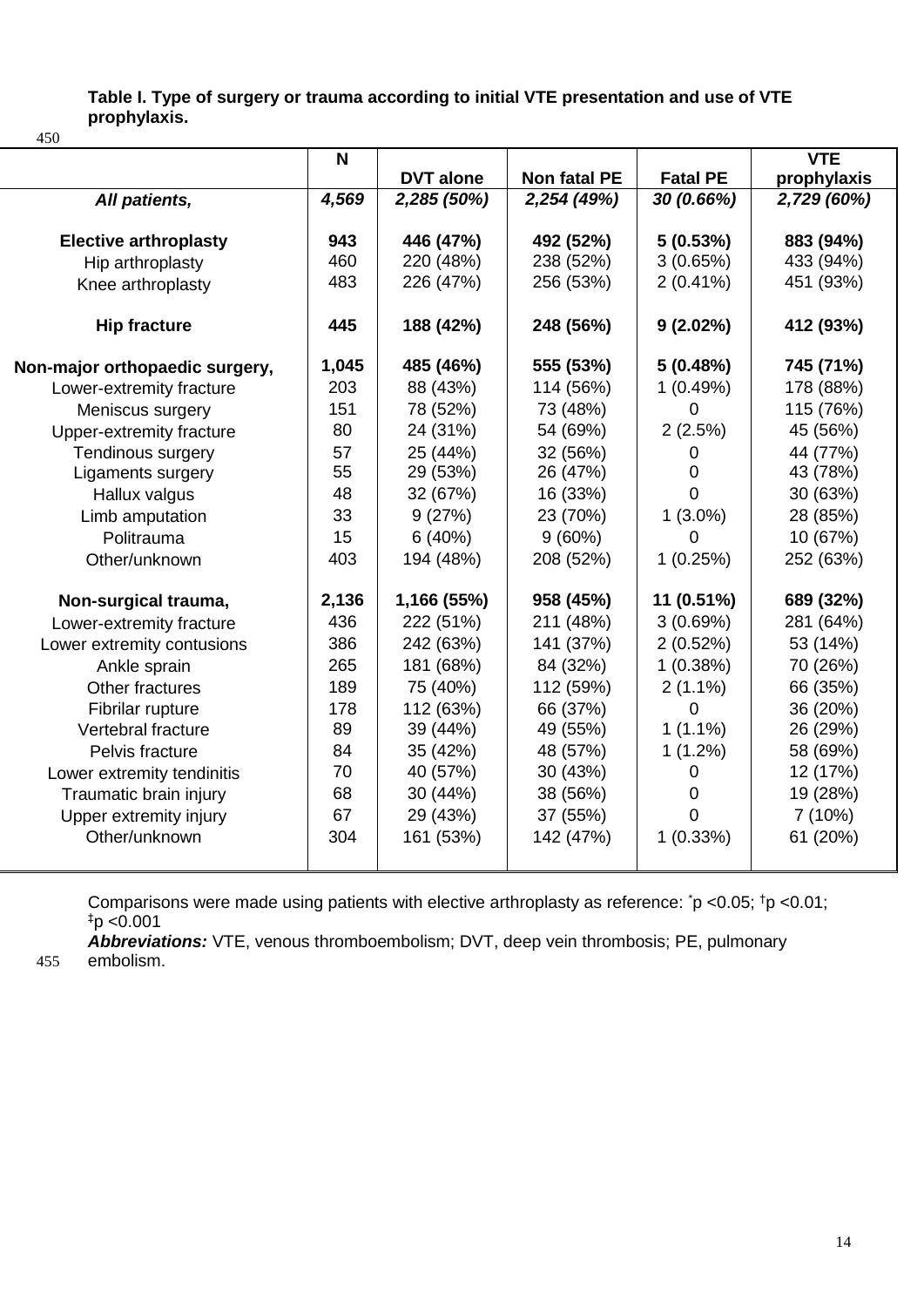## **Table II. Baseline characteristics in 4,569 patients who developed acute venous thromboembolism after orthopaedic surgery or trauma.**

|                                         |                 |                        | Non-major                             |                             |
|-----------------------------------------|-----------------|------------------------|---------------------------------------|-----------------------------|
|                                         | <b>Elective</b> | <b>Hip fracture</b>    | orthopaedic                           | Non-surgical                |
|                                         | arthroplasty    |                        | surgery                               | trauma                      |
| <b>Patients, N</b>                      | 943             | 445                    | 1,045                                 | 2,136                       |
| <b>Clinical characteristics,</b>        |                 |                        |                                       |                             |
| Male gender                             | 331 (35%)       | 146 (33%)              | 547 (52%) <sup>‡</sup>                | $1,011$ $(47\%)^{\ddagger}$ |
| Age <50 years                           | 37 (3.9%)       | 58 $(13%)^{\ddagger}$  | 409 (39%) <sup>‡</sup>                | 872 (41%) <sup>‡</sup>      |
| Age >80 years                           | 176 (19%)       | $224(50\%)^{\ddagger}$ | 97 (9.3%) <sup><math>\pm</math></sup> | 423 (20%)                   |
| Body weight (kg±SD)                     | $77 + 14$       | $70±15^+$              | $79±16*$                              | $77+16$                     |
| <b>Underlying conditions,</b>           |                 |                        |                                       |                             |
| Chronic lung disease                    | 73 (7.7%)       | 48 (11%)               | 51 $(4.9\%)^{\dagger}$                | 161 (7.5%)                  |
| Chronic heart failure                   | 51 (5.4%)       | 38 (8.5%)*             | $33(3.2\%)^*$                         | 101 (4.7%)                  |
| CrCl levels <60 mL/min                  | 385 (41%)       | 256 (58%) <sup>‡</sup> | 178 (17%) <sup>‡</sup>                | 567 (27%) <sup>‡</sup>      |
| Anaemia                                 | 678 (72%)       | 309 (69%)              | 358 (34%) <sup>‡</sup>                | 541 (25%) <sup>‡</sup>      |
| <b>Additional risk factors for VTE,</b> |                 |                        |                                       |                             |
| Cancer                                  | 44 (4.7%)       | 58 (13%) <sup>‡</sup>  | 52 (5.0%)                             | 127 (5.9%)                  |
| Hormonal therapy                        | $10(1.1\%)$     | $4(0.9\%)$             | 69 (6.8%) <sup>‡</sup>                | 175 (8.4%) <sup>‡</sup>     |
| Prior VTE                               | 82 (8.7%)       | 36 (8.1%)              | 84 (8.0%)                             | 173 (8.1%)                  |
| <b>Initial VTE presentation,</b>        |                 |                        |                                       |                             |
| Pulmonary embolism                      | 495 (53%)       | 257 (58%)              | 559 (54%)                             | 969 $(45%)^{\ddagger}$      |
| For patients with PE,                   |                 |                        |                                       |                             |
| SBP levels <100 mm Hg                   | 41 (8.3%)       | 25 (9.7%)              | 40 (7.2%)                             | 85 (8.8%)                   |
| Heart rate >100 bpm                     | 167 (34%)       | 97 (38%)               | 206 (37%)                             | 356 (37%)                   |
| Sat $O_2$ <90%                          | 69 (14%)        | 56 (22%) <sup>‡</sup>  | 65 (12%)                              | 157 (16%)                   |
| VTE prophylaxis,                        |                 |                        |                                       |                             |
| Yes                                     | 886 (94%)       | 412 (93%)              | 745 (71%) <sup>‡</sup>                | 689 (32%) <sup>‡</sup>      |
| With low-molecular-weight heparin       | 789 (84%)       | 388 (87%)              | 685 (66%) <sup>‡</sup>                | 628 (29%) <sup>‡</sup>      |
| Mean LMWH dose (IU/kg/day)              | $6,053\pm3,406$ | 4,490±1,194            | $6,527+9,027$                         | 4,662±4,253                 |
| Duration (days±SD)                      | $17 + 12$       | 21±14                  | $18 + 14$                             | $24 \pm 44^{\ddagger}$      |
| Time to VTE (days±SD)                   | $21 + 38$       | $26 + 20$              | $26 \pm 18$ <sup>†</sup>              | $22 + 73$                   |
|                                         |                 |                        |                                       |                             |

460 Comparisons were made using patients with elective arthroplasty as reference:  $\epsilon$   $>$  0.05;  $\tau$   $>$  0.01;  $p$  <0.001

*Abbreviations:* SD, standard deviation; CrCl, creatinine clearance; VTE, venous thromboembolism; PE, pulmonary embolism; SBP, systolic blood pressure; bpm, beats per minute; 465 LMWH, low-molecular-weight heparin; IU, international units.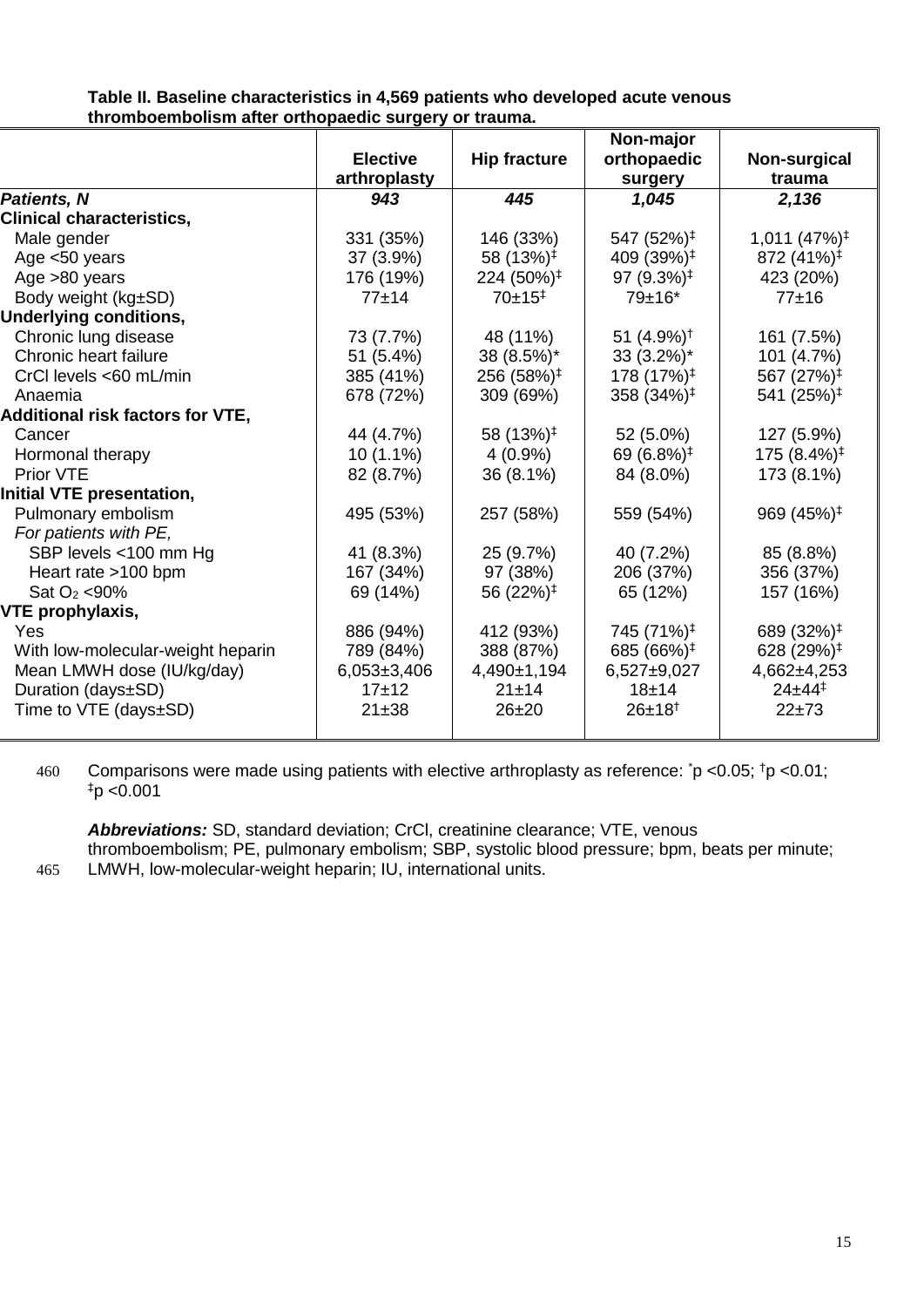# **Table III. Therapeutic strategies.**

|                              | <b>Elective</b><br>arthroplasty | <b>Hip fracture</b>    | Non-major<br>orthopaedic<br>surgery | Non-surgical<br>trauma |
|------------------------------|---------------------------------|------------------------|-------------------------------------|------------------------|
| <b>Patients, N</b>           | 943                             | 445                    | 1,045                               | 2,136                  |
| Initial therapy,             |                                 |                        |                                     |                        |
| Low-molecular-weight heparin | 826 (88%)                       | 387 (87%)              | 875 (84%)*                          | 1,850 (87%)            |
| Mean LMWH dose (IU/kg/day)   | $176 + 40$                      | $180 + 41$             | $178 + 39$                          | $177+43$               |
| Unfractionated heparin       | 66 (7.0%)                       | 40 (9.0%)              | 80 (7.7%)                           | 105 (4.9%)*            |
| Fondaparinux                 | 21(2.2%)                        | 11 (2.5%)              | 28 (2.7%) <sup>†</sup>              | 67 (3.1%)              |
| Rivaroxaban                  | $11(1.2\%)$                     | $0^*$                  | $30(2.9\%)$                         | 49 (2.3%)*             |
| Thrombolytics                | 6(0.64%)                        | 3(0.67%)               | 18 (1.7%)*                          | 38 (1.8%)*             |
| Inferior vena cava filter    | 6(0.64%)                        | $9(2.0\%)^*$           | 18 (1.7%)*                          | 39 (1.8%)*             |
| Long-term treatment,         |                                 |                        |                                     |                        |
| Vitamin K antagonists        | 635 (68%)                       | 251 $(60\%)^{\dagger}$ | 675 (65%)                           | 1,355 (65%)            |
| Low-molecular-weight heparin | 180 (19%)                       | 115 (28%) <sup>‡</sup> | 173 (17%)                           | 409 (20%)              |
| Mean LMWH dose (IU/kg/day)   | $138 + 44$                      | $147 + 46$             | $139 + 49$                          | $140 + 51$             |
| Duration of therapy,         |                                 |                        |                                     |                        |
| Mean days $(\pm SD)$         | $117+238$                       | $103+225$              | $104 \pm 201$                       | $121 \pm 245$          |
| Meadian days (range, IQR)    | 27 (132)                        | 31(131)                | 18 (112)                            | 34 (142)               |

470

Comparisons were made with patients with elective arthroplasty as reference: \*p <0.05;  $\text{tp}$  <0.01;  $\text{tp}$  <0.001

*Abbreviations:* LMWH, low-molecular-weight heparin; IU, international units; SD, 475 standard deviation; IQR, interquartile range.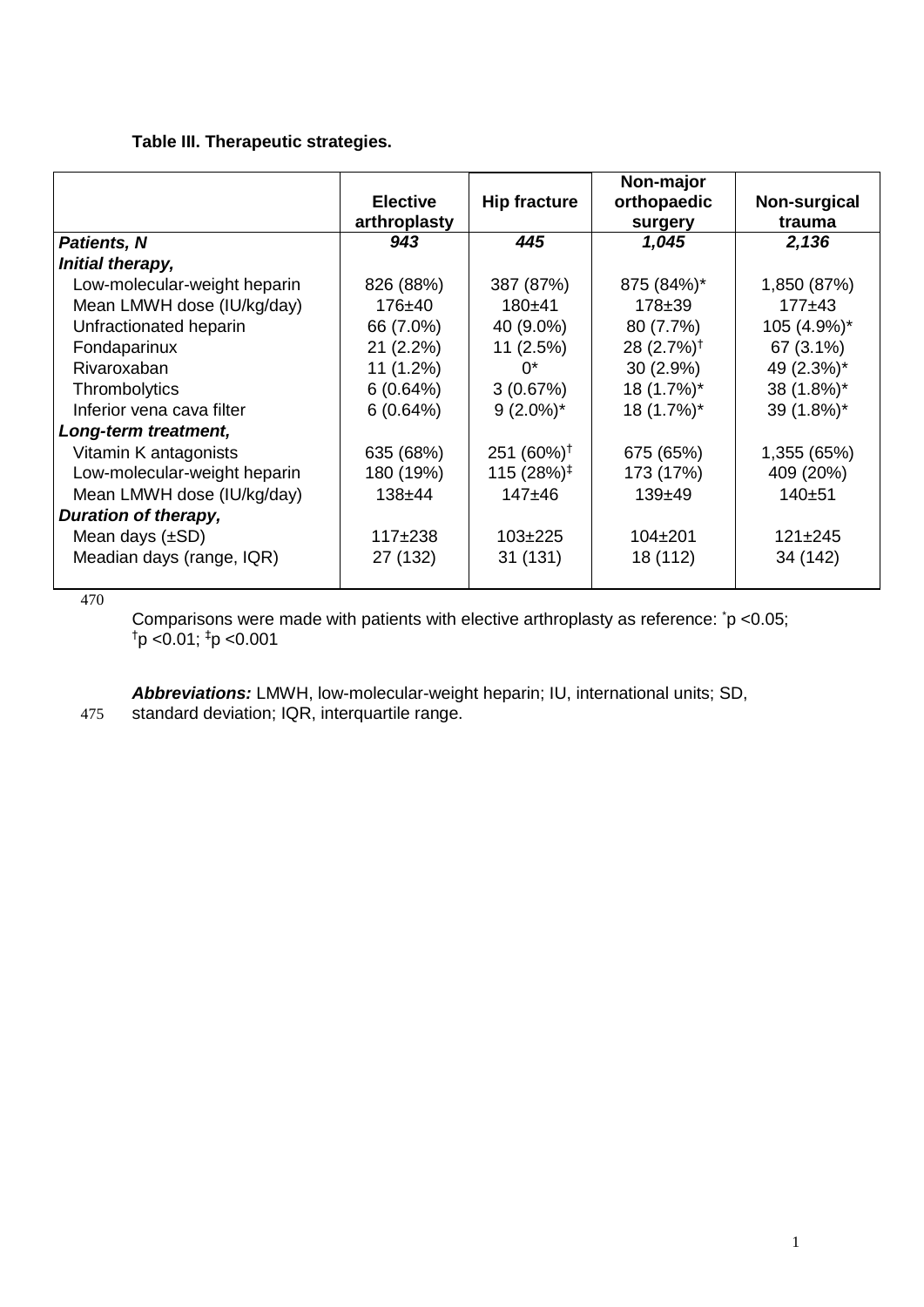# **Table IV. Ninety-day outcome.**

|                           | <b>Elective</b> | <b>Hip fracture</b>    | Non-major<br>orthopaedic | Non-surgical |
|---------------------------|-----------------|------------------------|--------------------------|--------------|
|                           | arthroplasty    |                        | surgery                  | trauma       |
| <b>Patients, N</b>        | 943             | 445                    | 1,045                    | 2,136        |
| <b>Events</b>             |                 |                        |                          |              |
| <b>Recurrent PE</b>       | $3(0.32\%)$     | $6(1.35\%)^*$          | 4 (0.38%)                | 10 (0.47%)   |
| <b>Recurrent DVT</b>      | 5(0.53%)        | 2(0.45%)               | 6(0.57%)                 | 13 (0.61%)   |
| <b>Recurrent VTE</b>      | 8(0.85%)        | $8(1.8\%)$             | 10 (1.0%)                | $23(1.1\%)$  |
| Major bleeding            | 15 (1.6%)       | 18 (4.0%) <sup>†</sup> | 16 (1.5%)                | 29 (1.4%)    |
| Sites of bleeding,        |                 |                        |                          |              |
| Gastrointestinal          | $2(0.21\%)$     | $6(1.3\%)^{\dagger}$   | 3(0.29%)                 | 7(0.33%)     |
| Haematoma                 | $2(0.21\%)$     | O                      | $8(0.77\%)^*$            | 9(0.42%)     |
| Retroperitoneal           | $1(0.11\%)$     | $1(0.22\%)$            |                          | $3(0.14\%)$  |
| Intra-articular           | $3(0.32\%)$     |                        |                          | 1(0.05%)     |
| Cerebral                  | $2(0.21\%)$     |                        |                          | 3(0.14%)     |
| Overall death             | $30(3.2\%)$     | 65 $(15%)^{\ddagger}$  | 20 (1.9%)                | 86 (4.0%)    |
| Causes of death,          |                 |                        |                          |              |
| Pulmonary embolism        | 5(0.53%)        | $9(2.0\%)^{\dagger}$   | 5(0.48%)                 | 11 (0.51%)   |
| <b>Initial PE</b>         | $3(0.32\%)$     | $8(1.8\%)^{\dagger}$   | 4 (0.38%)                | 10 (0.47%)   |
| <b>Recurrent PE</b>       | $2(0.21\%)$     | $1(0.22\%)$            | $1(0.10\%)$              | $1(0.05\%)$  |
| <b>Bleeding</b>           | $2(0.21\%)$     | 2(0.45%)               | O                        | 2(0.09%)     |
| Disseminated cancer       | $1(0.11\%)$     | $6(1.3\%)^{\dagger}$   | 3(0.29%)                 | 8(0.37%)     |
| <b>Heart failure</b>      | O               | 4 $(0.90\%)^{\dagger}$ | $1(0.10\%)$              | 2(0.09%)     |
| Respiratory insufficiency | $2(0.21\%)$     | 4 (0.90%)              | 0                        | 9(0.42%)     |
|                           |                 |                        |                          |              |

480 Comparisons were made with patients with elective hip or knee arthroplasty as reference: \*p <0.05; †p <0.01; ‡p <0.001

*Abbreviations:* PE, pulmonary embolism; DVT, deep vein thrombosis; VTE, venous thromboembolism.